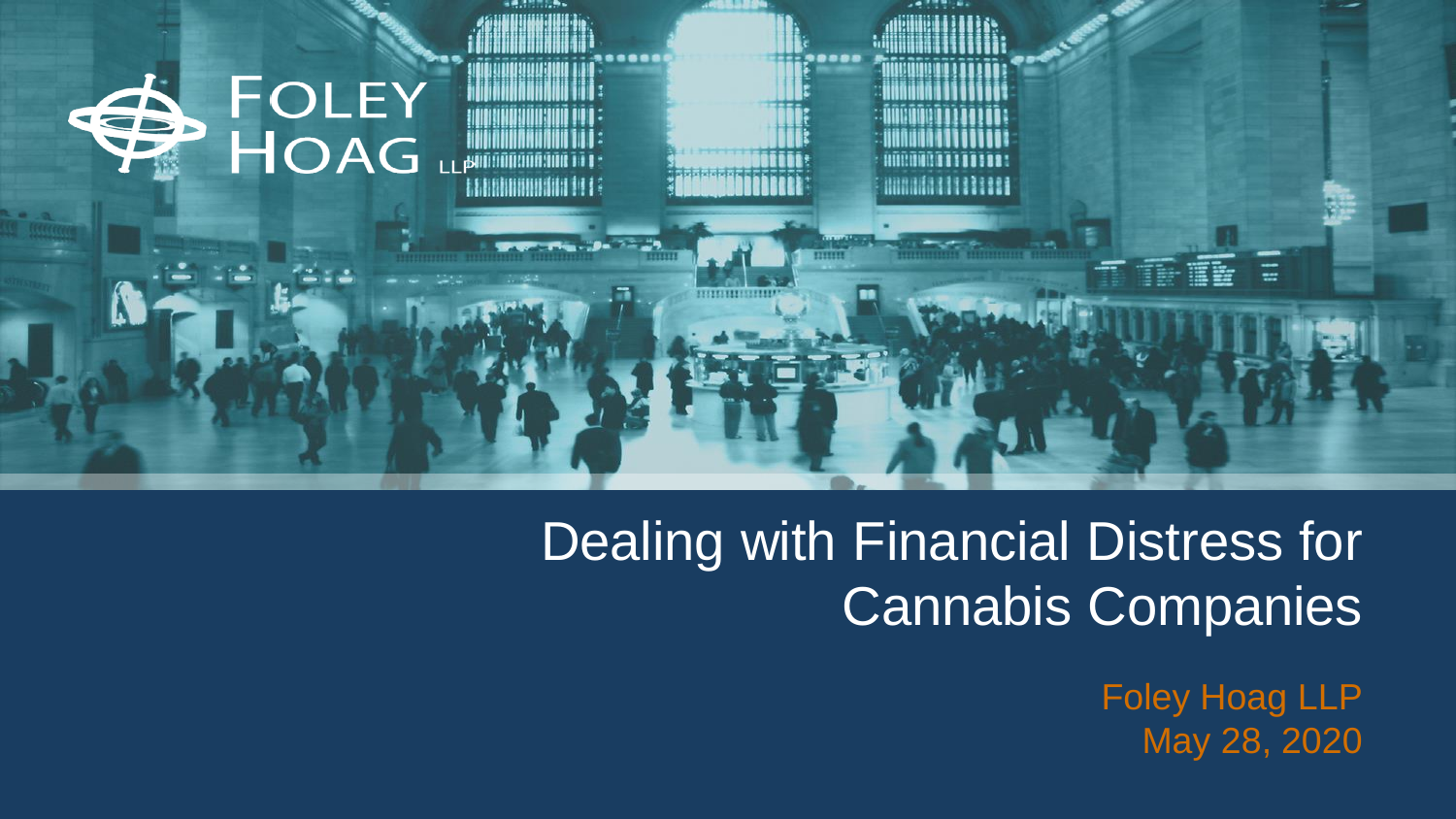

- > (Un)Availability of Relief Under the U. S. Bankruptcy Code
	- > But maybe… *United Cannabis* Case
- > So Where Can You Turn? State Law Remedies
	- > Assignments for the Benefit of Creditors
	- > Receiverships
- > Best Bet: Out of Court Work-Outs
	- > Composition Agreements
	- > Forbearance Agreements
- > Hybrid Solutions*: Green Growth Brands* Case
- > Lending to Cannabis Companies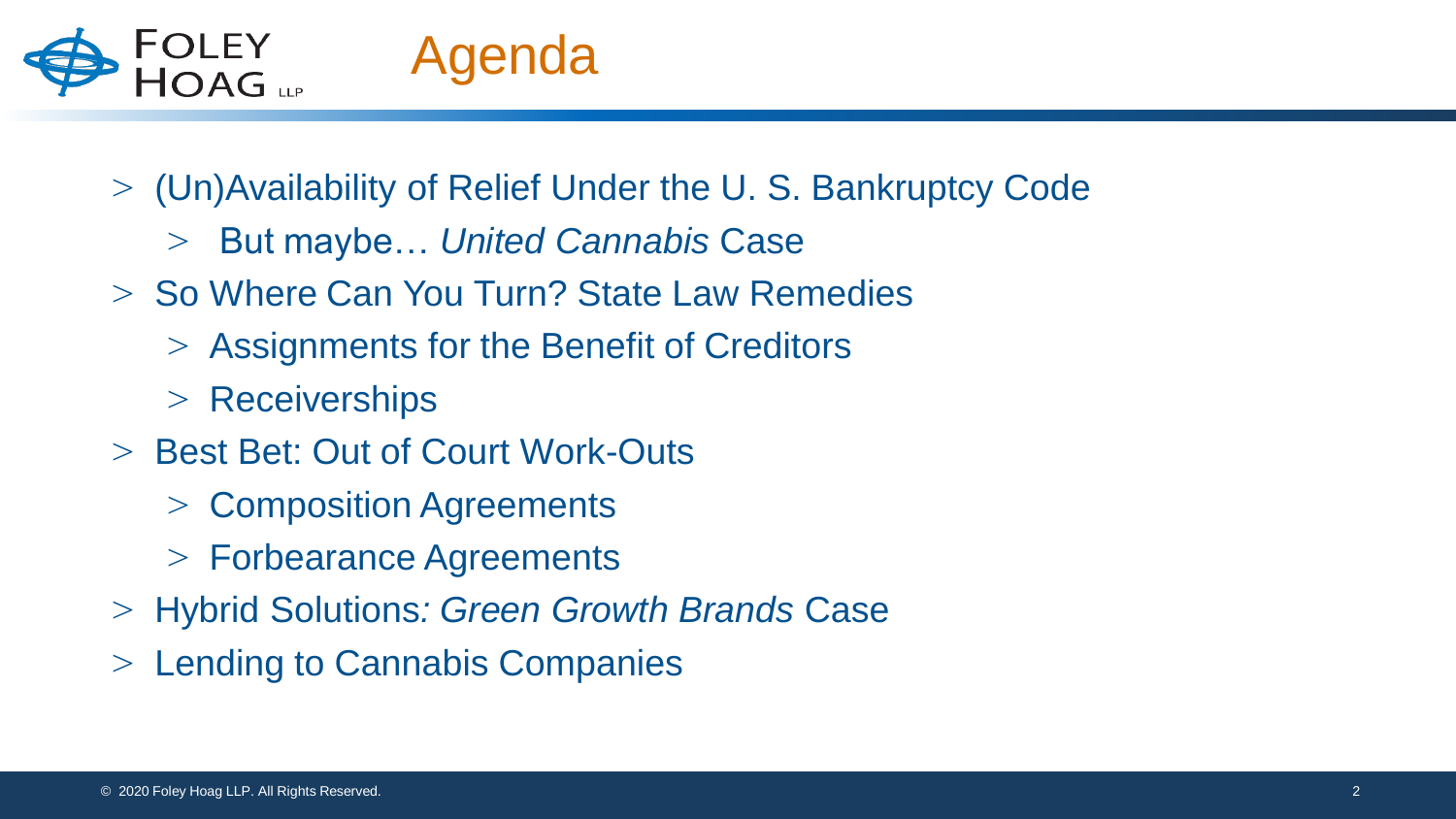#### (Un)Availability of Relief Under the **FOLEY** HOAG LLP U.S. Bankruptcy Code

- **The U. S. Bankruptcy Code is Federal Law** 
	- Affords Debtors the Broadest Protections and Greatest Opportunity for Rehabilitation
		- •Automatic Stay
		- Covers property throughout the U.S. and the world
		- Forces all creditors into a single forum designed to protect debtors
- To date, Cannabis-Related Businesses have been denied access to Federal Bankruptcy **Courts** 
	- Courts have dismissed filings because cannabis remains a Schedule 1 narcotic under the CSA, even though it is legal under the law of many states
	- Bankruptcy Courts have ruled that federal relief is not available to entities conducting business in violation of federal law
		- The filings fail to satisfy the "good faith" standard necessary to sustain a bankruptcy case
		- •Also, it would require a federal agent, i.e. a court-appointed Trustee to engage in an illegal activity
- Being challenged in the United Cannabis Corp. Chapter 11 filing in Colorado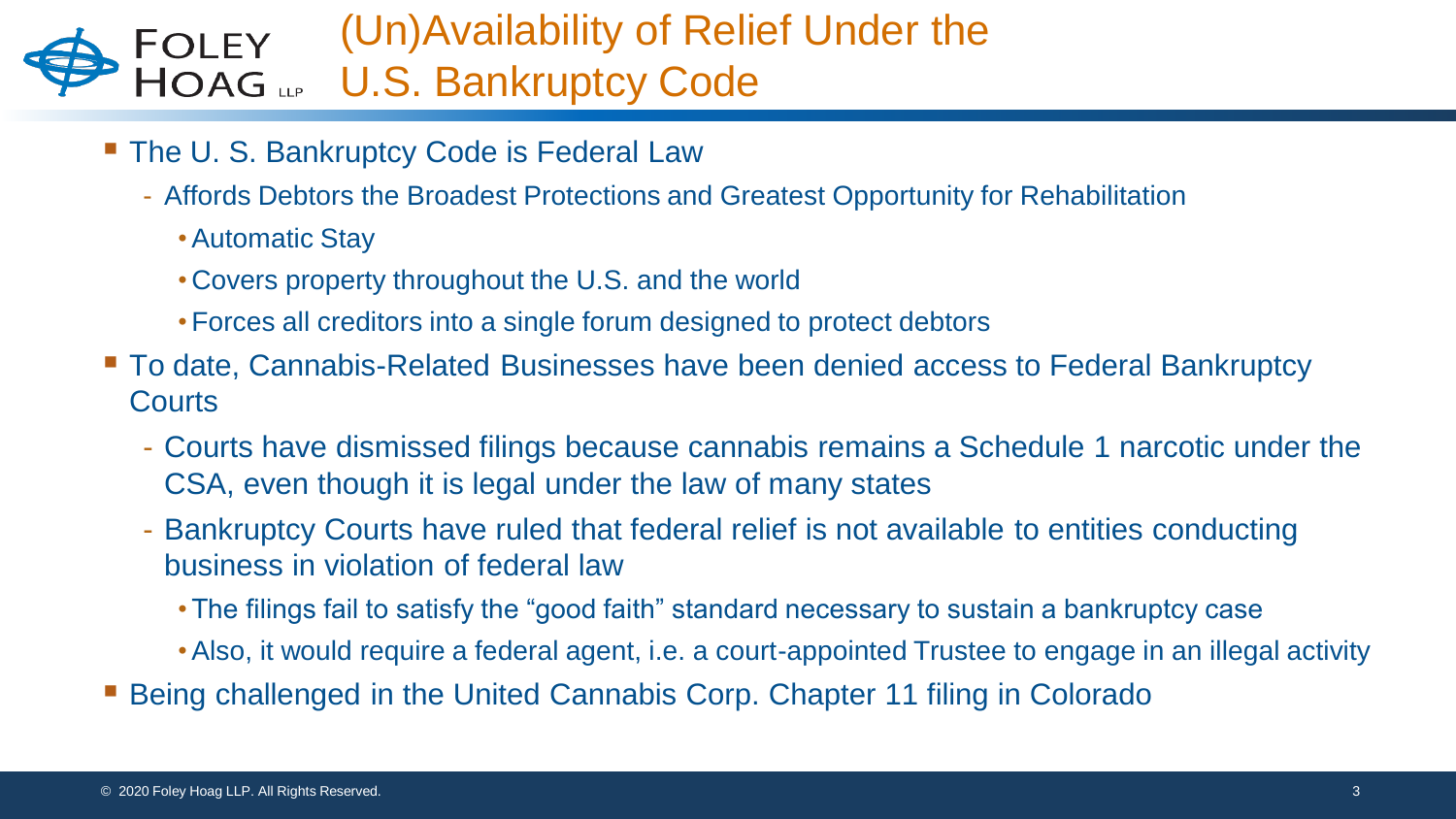### FOLEY HOAG LLP So Where Can You Turn? State Law Remedies

- **There are alternative state law remedies** 
	- Remedies vary from state to state and only apply within the state
		- •Assets beyond the reach of the state courts can't be protected
	- Protections are generally less robust
	- Opportunity for rehabilitation much more limited
		- Usually provide only for the orderly liquidation or sale of the assets
- **State Court Receiverships** 
	- Court supervision, some more protections against creditors, may be able to reorganize
	- State licensing authority must usually approve the receiver
- **Example 1 Assignments for the Benefit of Creditors** 
	- Typically no court supervision
	- In effect this is a liquidation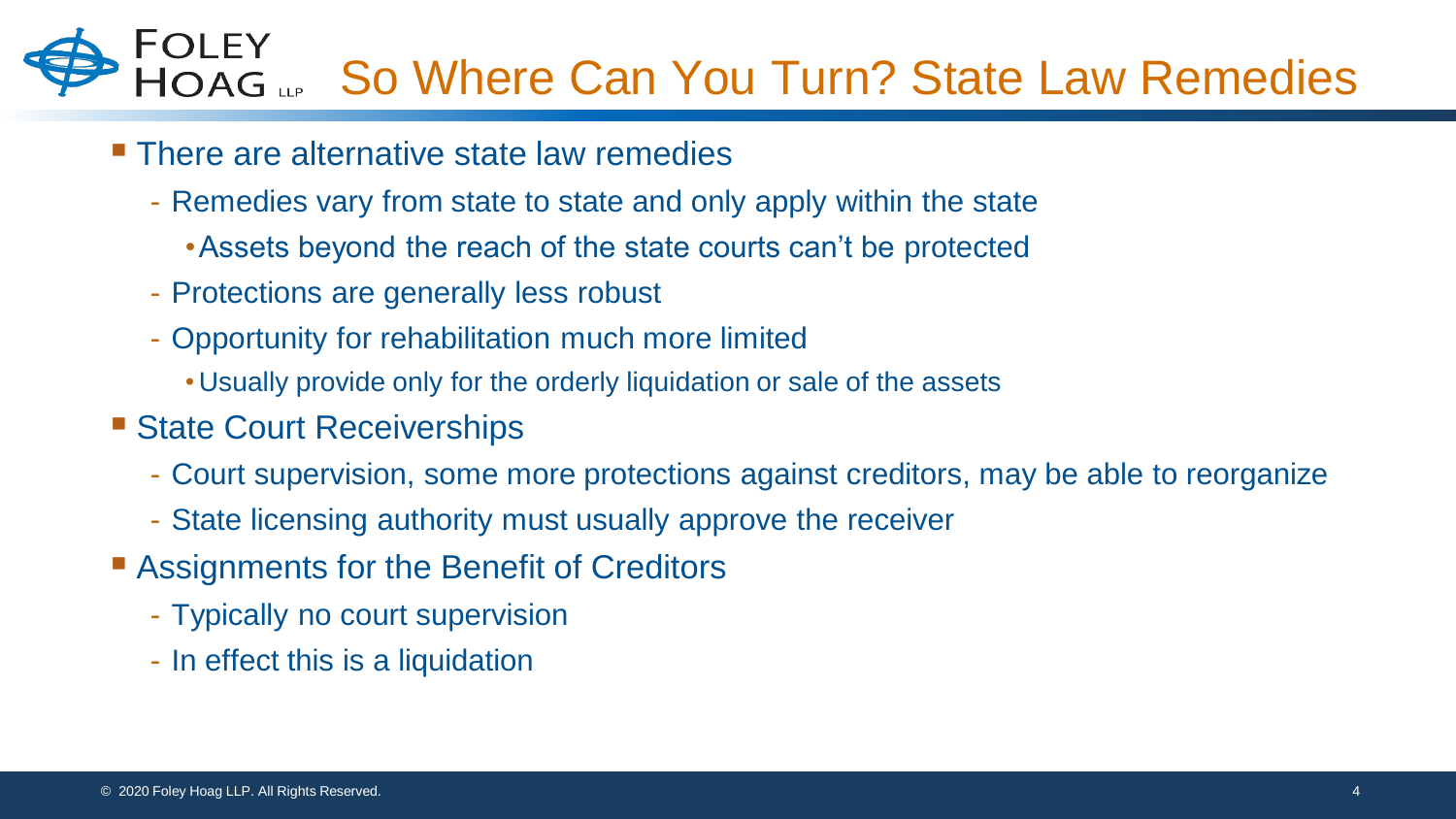#### FOLEY<br>HOAG Best Bet: Out of Court Work-Outs

- Non-Court Solutions are always advisable albeit difficult to achieve
	- Work best with < 25 creditors
	- Must get agreement from >80-90% of creditors to make it feasible
	- Dissenters can't be forced to participate
	- May need regulatory approval
- **EXCOMPOSITION Agreements** 
	- Binding Agreements, assented to by overwhelming majority of creditors, under threat of a liquidation where nobody gets anything
		- •Typically involve some combination of reduction of indebtedness, stretching of payment terms, management/shareholder sacrifices ("skin in the game'), agreement to independent oversight or management, debt to equity conversion, and milestones
- **Forbearance Agreements** 
	- Lenders/Creditors agree to standstill for a set period of time to allow specified restructuring plan to occur, usually a sale of some or all of the business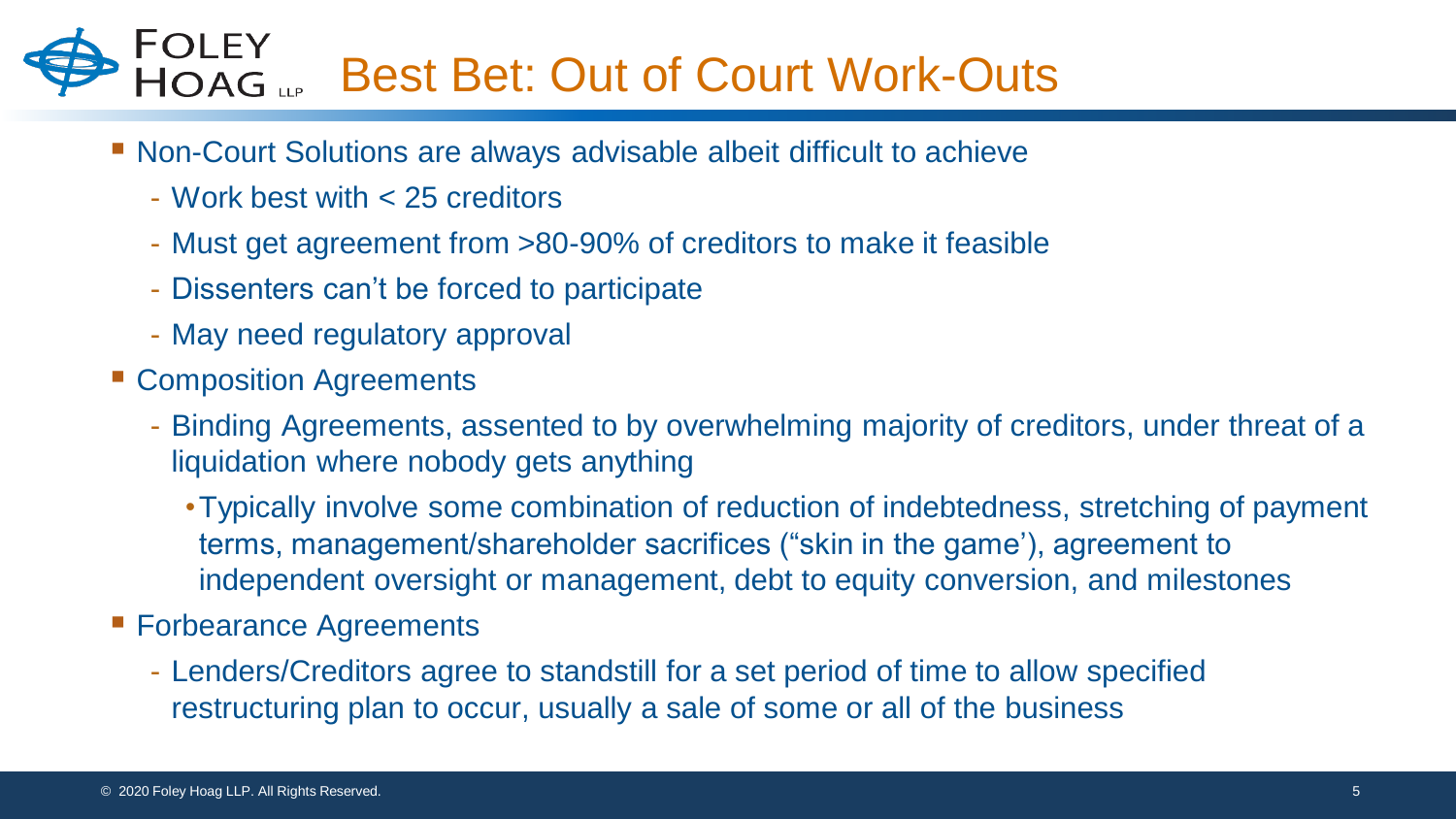#### FOLEY Hybrid Solutions*: Green Growth Brands* Case HOAG LLP

- Green Growth Brands situation demonstrates an "All of the Above" debtor/creditor scheme
	- Parent company filed for federal relief under the CCAA
	- Canadian version of Chapter 11
	- Cannabis is legal in Canada and therefore federal relief is available
- **But not so, for its U.S. businesses** 
	- Nevada properties have been placed in State Receivership Proceedings
	- Florida subsidiaries have entered into forbearance agreements with their major creditors
- This hybrid approach necessitated by the disconnect between federal and state law in the U.S.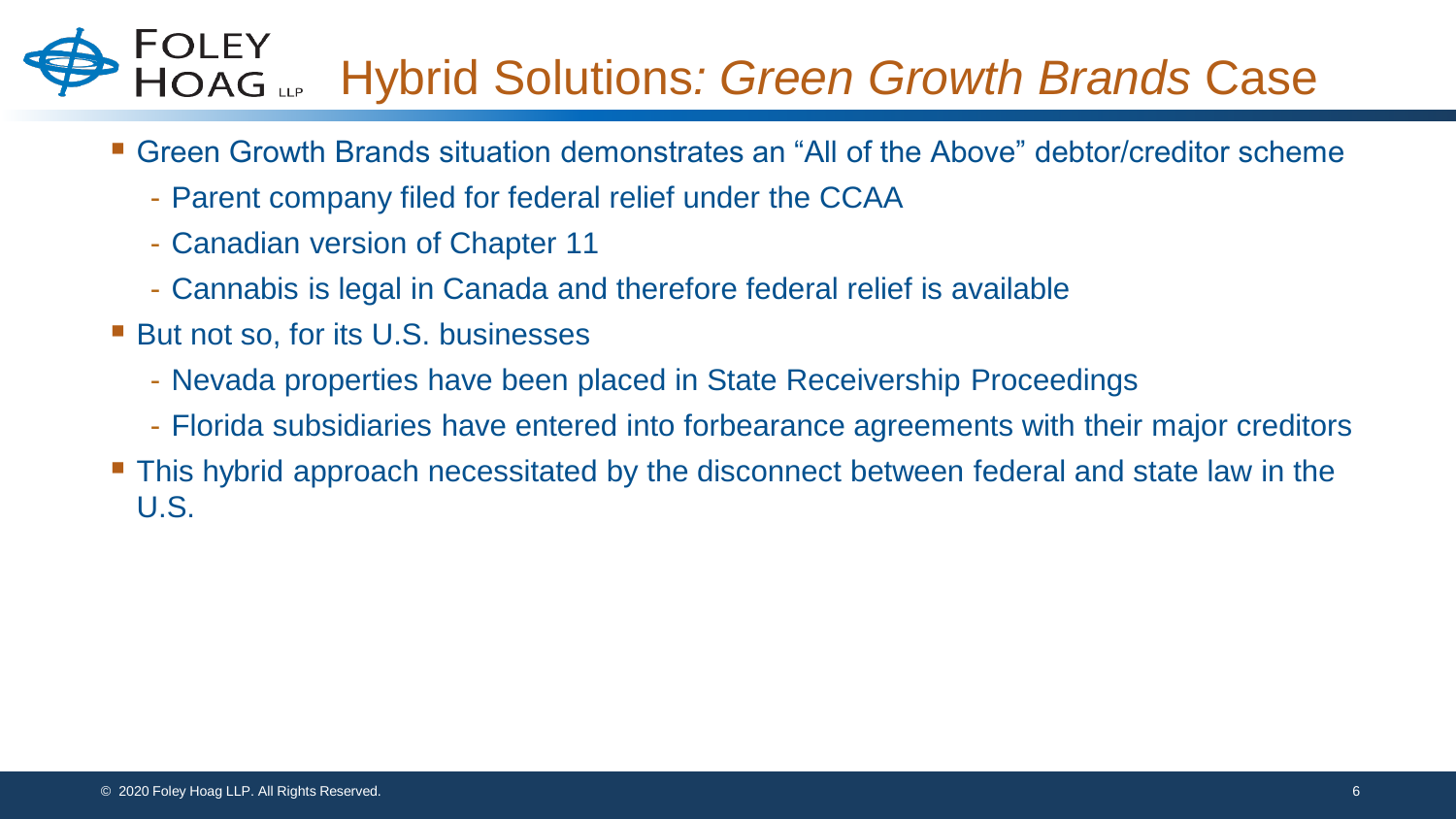## FOLEY HOAG Lending to Cannabis Companies

- **Non-traditional area of lending** 
	- No federally chartered bank lenders, deposit accounts
	- Simple loan documents, quick and basic
	- No credit card receivables
	- Insurers limit coverage for cannabis operations
	- Representations and covenants must exclude usual compliance with federal laws
	- No financial tests; basic covenants
- **Enforcement of remedies is difficult** 
	- Cannot foreclose on the pledged equity, government license or cannabis inventory without state government approval
	- Cannot replace executives in borrower (including with a receiver) except after extensive state government background checks and approval
- **E** Consider "Ring Fencing"
	- Compartmentalize cannabis-touching assets into a legal entity separate from noncannabis operations
	- Segregate real estate, IP and cannabis-touching assets